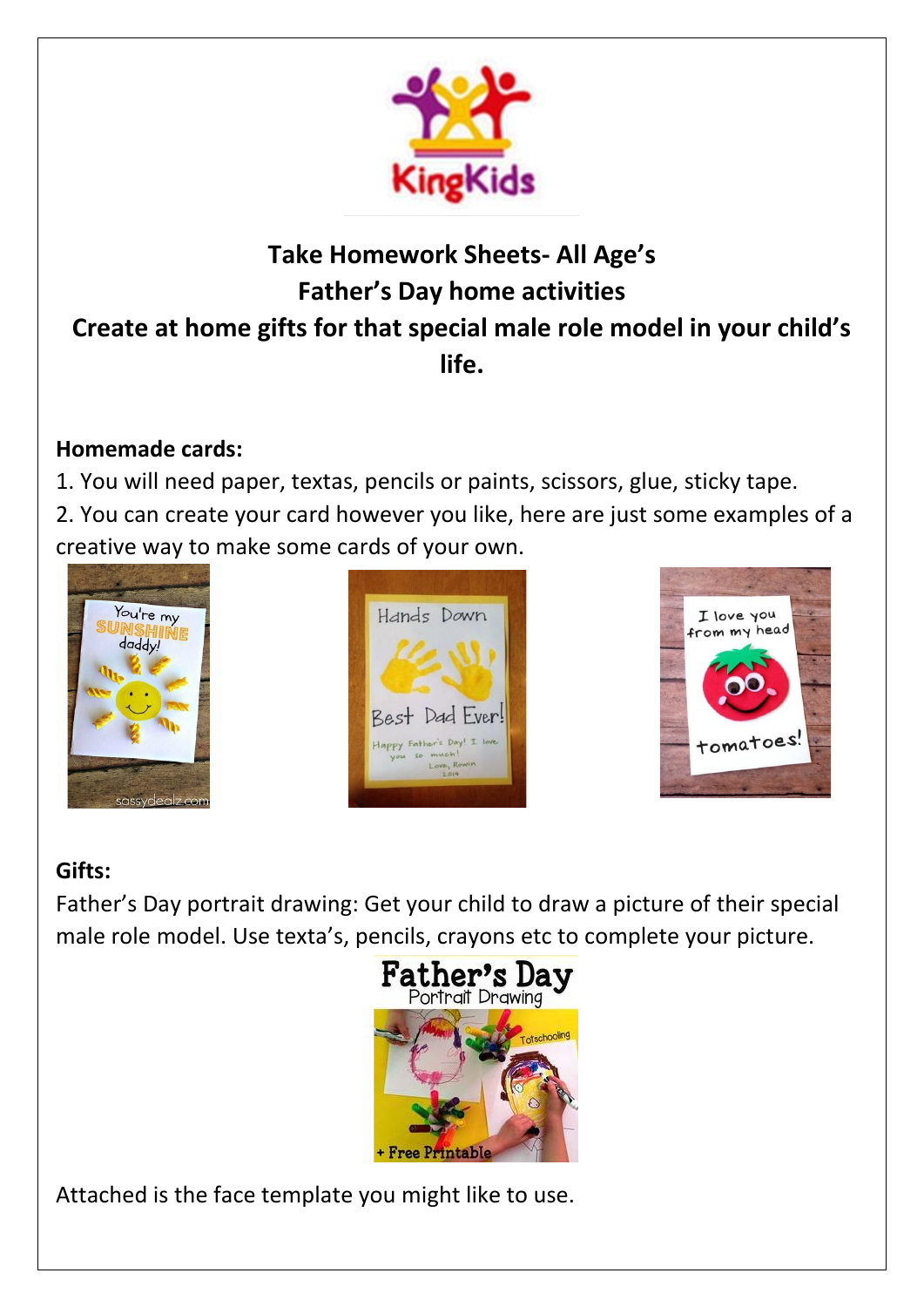

## **Take Homework Sheets- All Age's Father's Day home activities Create at home gifts for that special male role model in your child's life.**

#### **Gifts continued: Following in daddy's footsteps..**

You will need paint, a shoe and some paper. Cover the shoe in paint, place the shoe down on the paper till it leaves a print. Get your child's foot paint it and place it down on the paper inside the shoe. Create your own heading like in the picture.



### **Rock Painting:**

Go for a walk or even into your own backyard and find some lovely rocks to paint. You can paint whatever you like on the rock. Create something fun for dad to treasure.

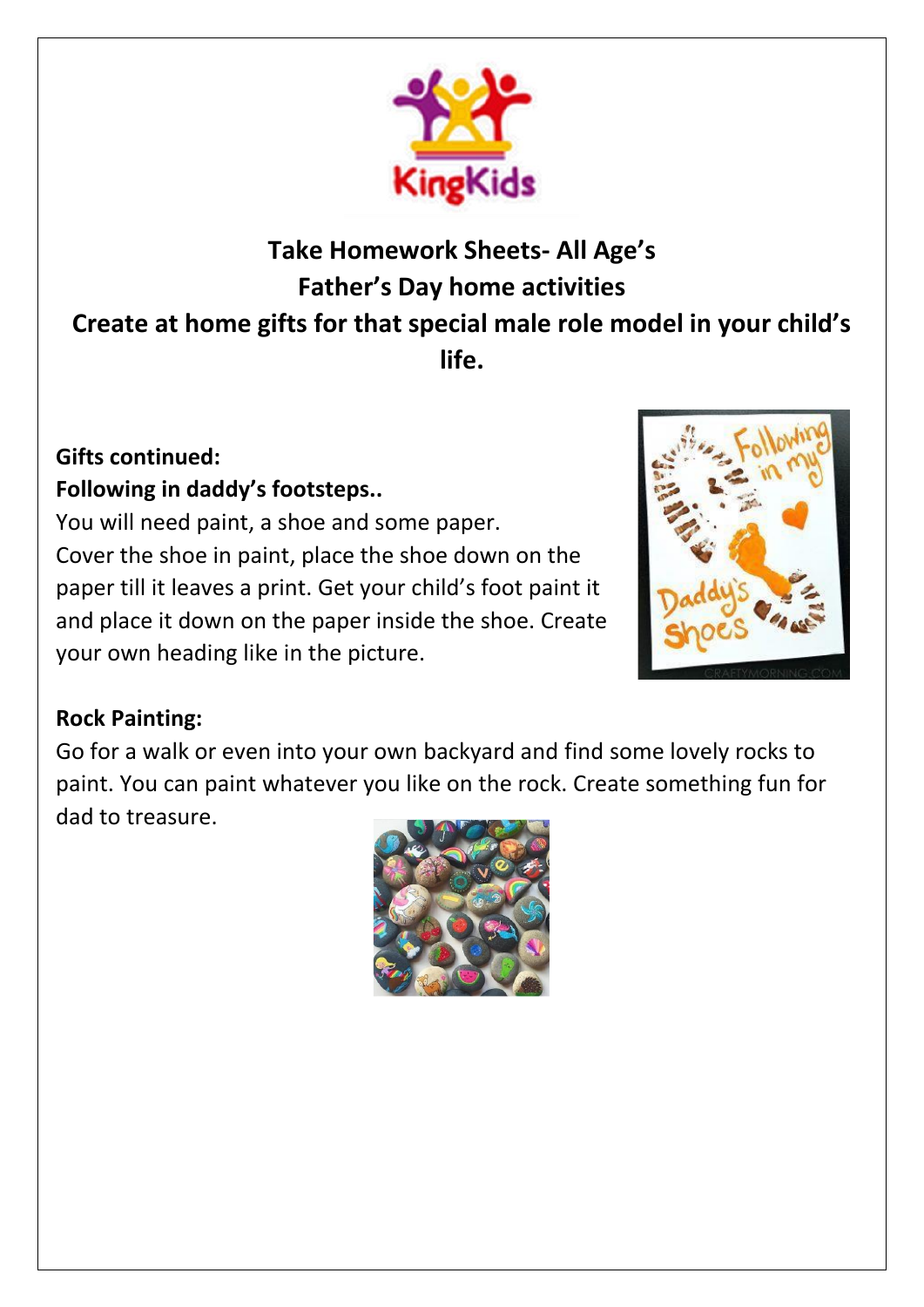

# **Take Homework Sheets- All Age's Father's Day home activities Create at home gifts for that special male role model in your child's life.**

#### **Gifts continued:**

Make your own picture frame

You will need some Icy pole sticks some glue or sticky tape.

Take a photo!! This is the best part take a photo of your child print it out and place it down on flat.



Put the icy pole sticks in a square shape around the photo. Attach them together by glue or sticky tape in the corners around the photo. Add some decorations around on the icy pole sticks such as glitter or anything to make it pop. There you have a DIY photo frame.

#### **Father's Day Questionnaire:**

On the next page is a questionnaire you might like to get your child to answer about their special male role model in their life. These are great treasures and are quite funny with the answers that some of your children might come up with.

Have a great Father's Day out there to all the male role models in a child's life. Take care from us here at KingKids.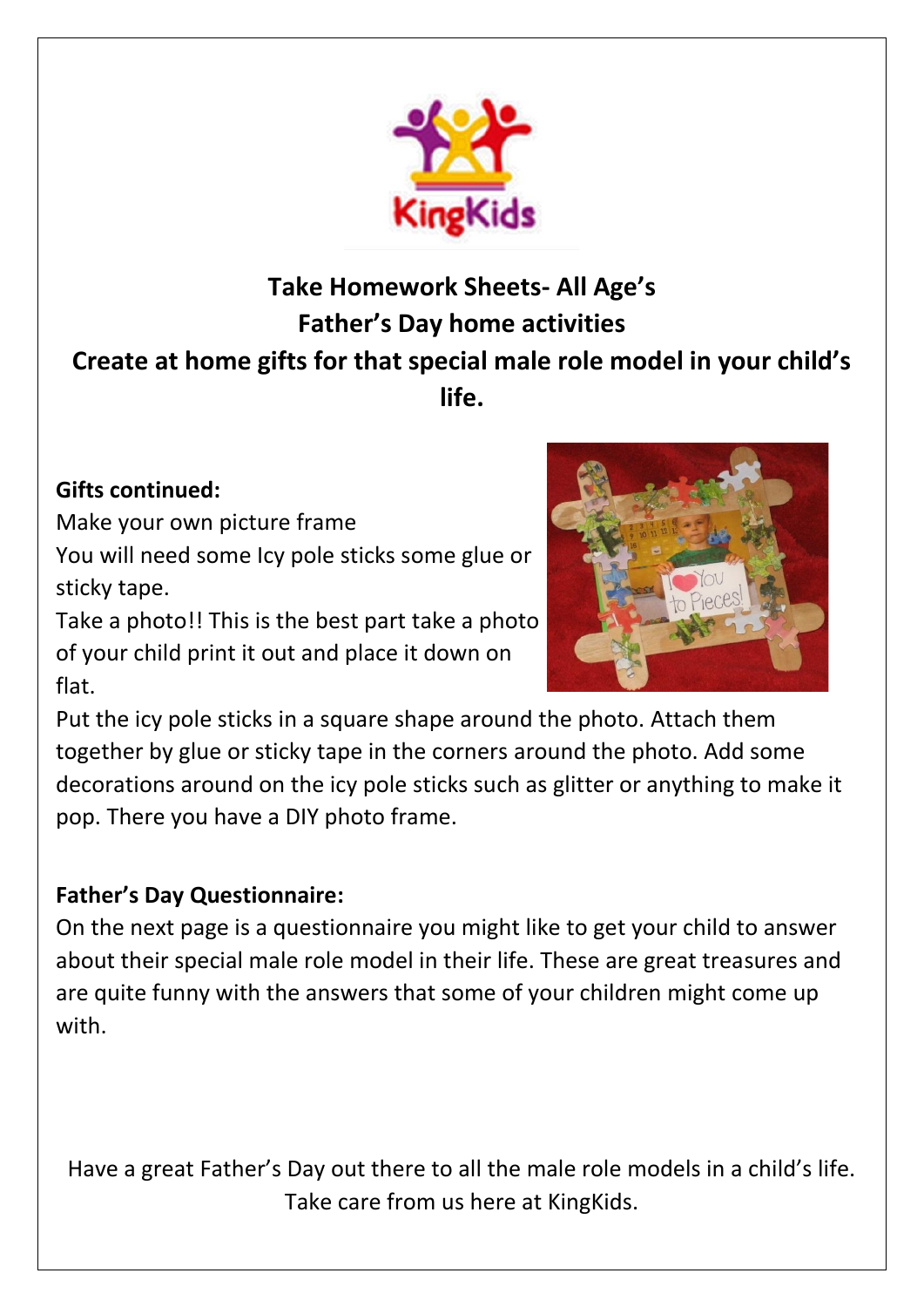| Questionnaire:                     |  |
|------------------------------------|--|
| My dad                             |  |
| My dad's job:                      |  |
|                                    |  |
| My dad teaches me how to: ___      |  |
| My dad helps me to do:             |  |
| My favourite thing to do with dad: |  |
| My dad makes me laugh by:          |  |
|                                    |  |
|                                    |  |